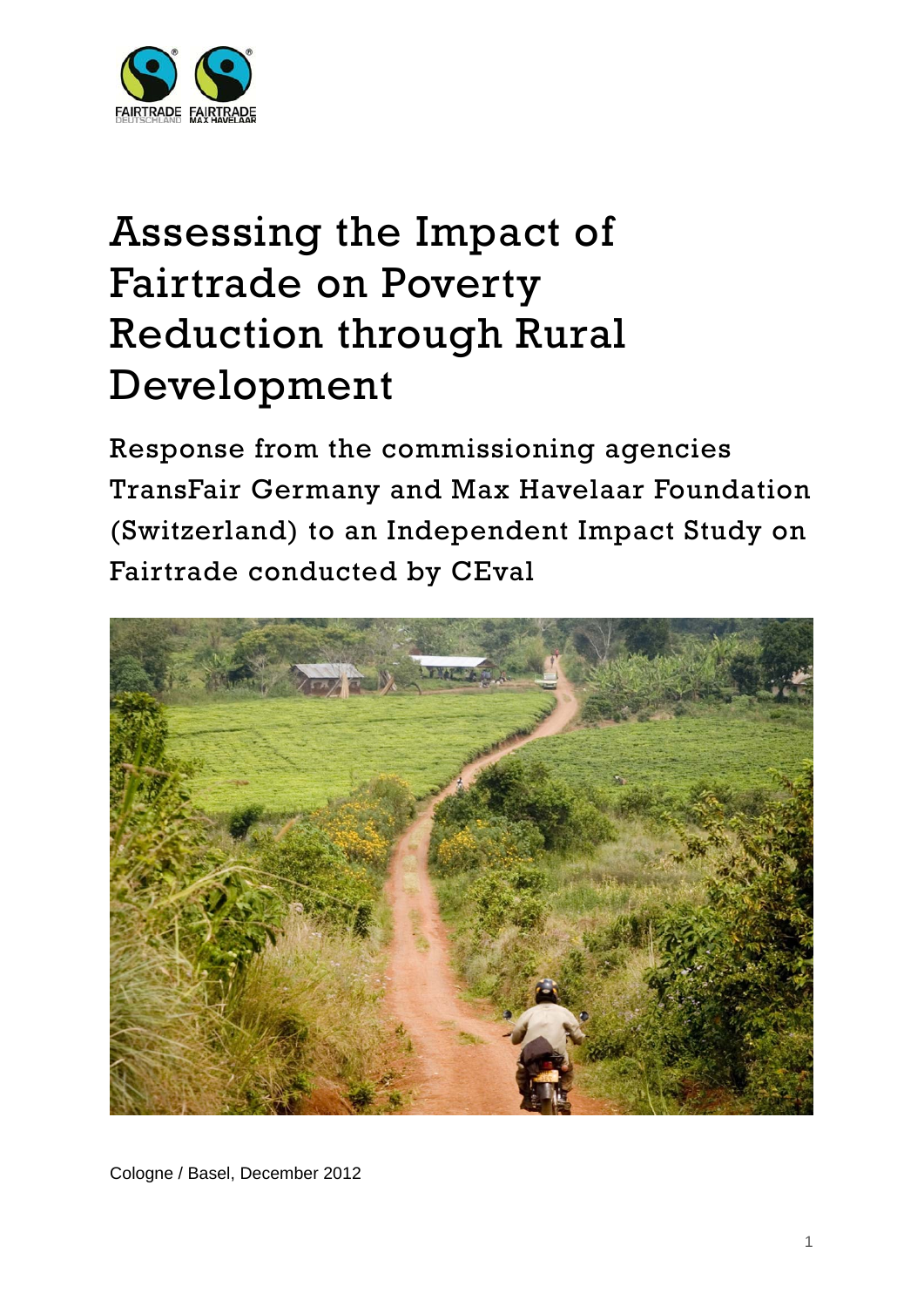

## **A new study that looks beyond producer organizations**

On occasion of the 20<sup>th</sup> anniversary of both TransFair Germany and the Max Havelaar-Foundation (Switzerland), the two organizations jointly commissioned a study that provides answers to the question if and how Fairtrade impacts on poverty reduction through rural development. The study employs a scientifically ambitious design with target and control groups and presents findings from an extensive qualitative and quantitative data analysis based on of six case studies on six different producer organizations (three small producer organisations, two hired labour situations, and one contract production set-up) in South America, Africa and Asia. With its specific focus on rural development, the study provides useful insights onto the impact of Fairtrade beyond the level of producer organizations.

The results are enlightening, including also some critical aspects. The study shows that Fairtrade can significantly impact on rural development, namely through higher savings and investment ratios of farmers and workers, through investments into local infrastructure by producer organizations, or through premium projects targeted at the wider community and following a participatory approach in project implementation. Furthermore, the strengthened market position of organized producers can – under certain circumstances – even influence the terms and prices paid by conventional buyers.

However, in order to realize the full potential of Fairtrade, producer organizations must be well organized, ensure a high level of awareness on and information about Fairtrade among farmers and workers and have a management highly motivated for and by Fairtrade. It becomes apparent from the study that this is not yet the case in all six investigated producer organizations, especially in cases where Fairtrade sales do not account for a significant portion of the organization's total sales volumes, and where very low education levels in rather remote rural areas persist. Hence, opening up new market opportunities as well as deepening the commitment of existing trade partners remains the key task for the commissioning agencies.

### **The empowerment model is at work**

Apart from these general findings, the study provides a key to better understanding how and why Fairtrade impacts on rural development. Thereby, the researchers from the CEval institute single out functional organizations as the key transmitter of social change and find that Fairtrade significantly increases the participation of small farmers and workers in local organizations and institutions. According to the researchers, Fairtrade means a unique *"opportunity to plan, design, and implement development projects for their communities"* which gives farmers and workers *"new responsibilities and creates a sense of ownership over the implemented projects".*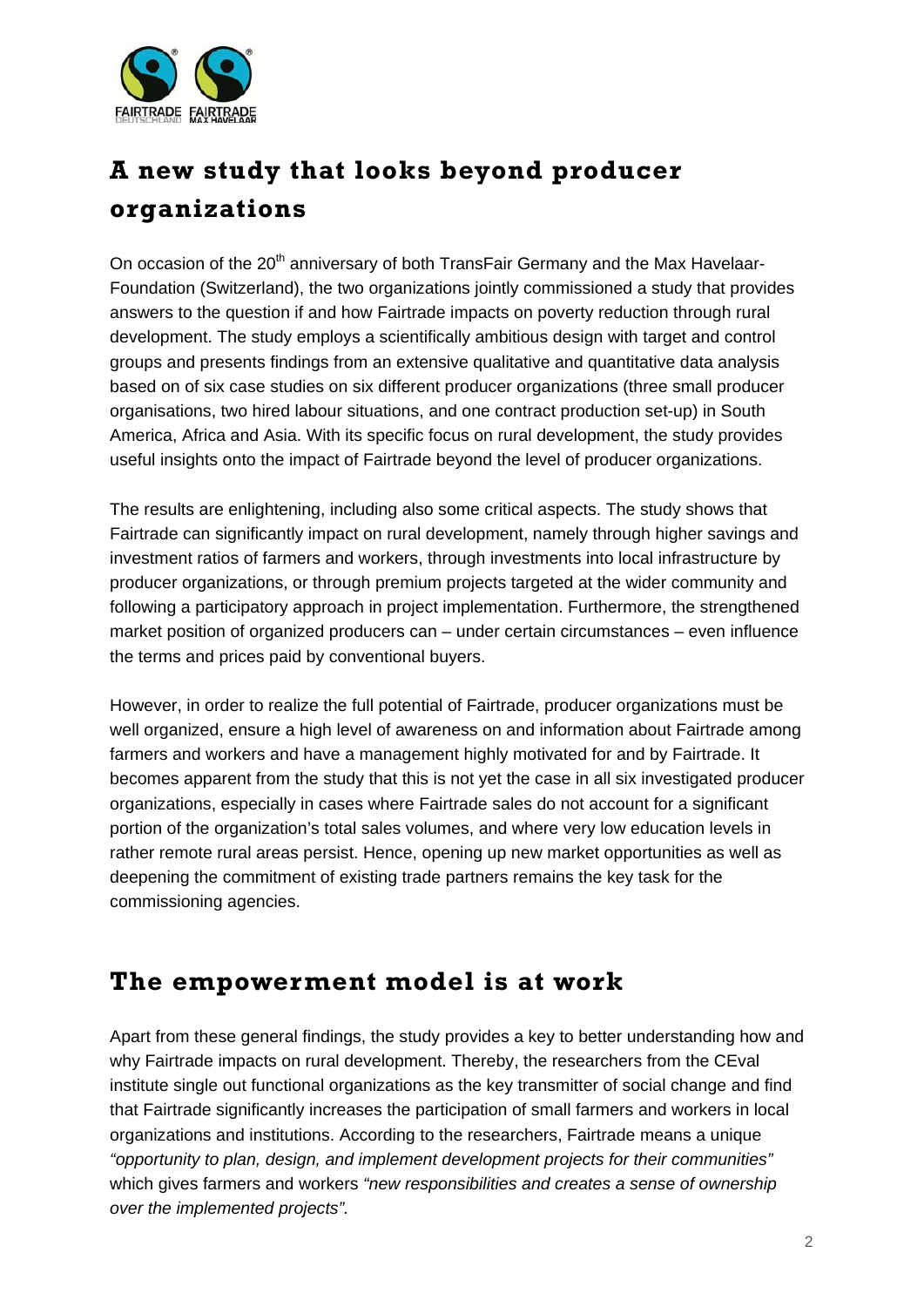

What is striking from the report is the finding that although other (mainly business-driven) initiatives also have development projects with the communities of farmers and workers, the projects funded by the Fairtrade premium are much more embedded and owned by the local population and that there is a widespread level of awareness among farmers and workers that they have actively earned the funds that financed these projects. As best-practice, these projects are not only planned and implemented by the producer organizations themselves but also in collaboration with local institutions as illustrated by the example of the flower case study.

We conclude that it is the unique emphasis of Fairtrade on participatory and democratic structures, organizational strengthening and the involvement of producers and workers in decision-making processes that is responsible for the positive results identified in the study. This confirms the importance of Fairtrade's focus on producer empowerment and its relevance as an instrument for rural development and poverty reduction.

### **There is still a long way to go**

Nevertheless, the study also identified weaknesses that need to be addressed in order to deepen the impact of Fairtrade in certain areas. One such area is that the basic knowledge and sense of ownership on Fairtrade must be brought to all farmers and workers within the Fairtrade system. They need to understand how Fairtrade works and what their role within their organization is so that they can make effective use of their decision making power. Sometimes, this requires first and foremost an effort towards higher literacy rates as it is done by many Fairtrade-certified producer organizations. Also, the remoteness of many Fairtrade Producer organisations and even more so of their members poses a challenge for Fairtrade.

Another area concerns gender roles which disadvantage women, an issue deeply rooted in many societies and cultures. Although Fairtrade alone cannot overcome these realities, initiatives by producer organizations such as women or gender committees should be encouraged and mutual exchange and learning among producer organizations and with NGOs promoting Gender equity must be enhanced. The same applies to initiatives that aim at raising the awareness on child labour. Although the study did not analyse this issue in detail, it perceives school absenteeism during harvest season to be a widespread problem in some specific crops and regions.